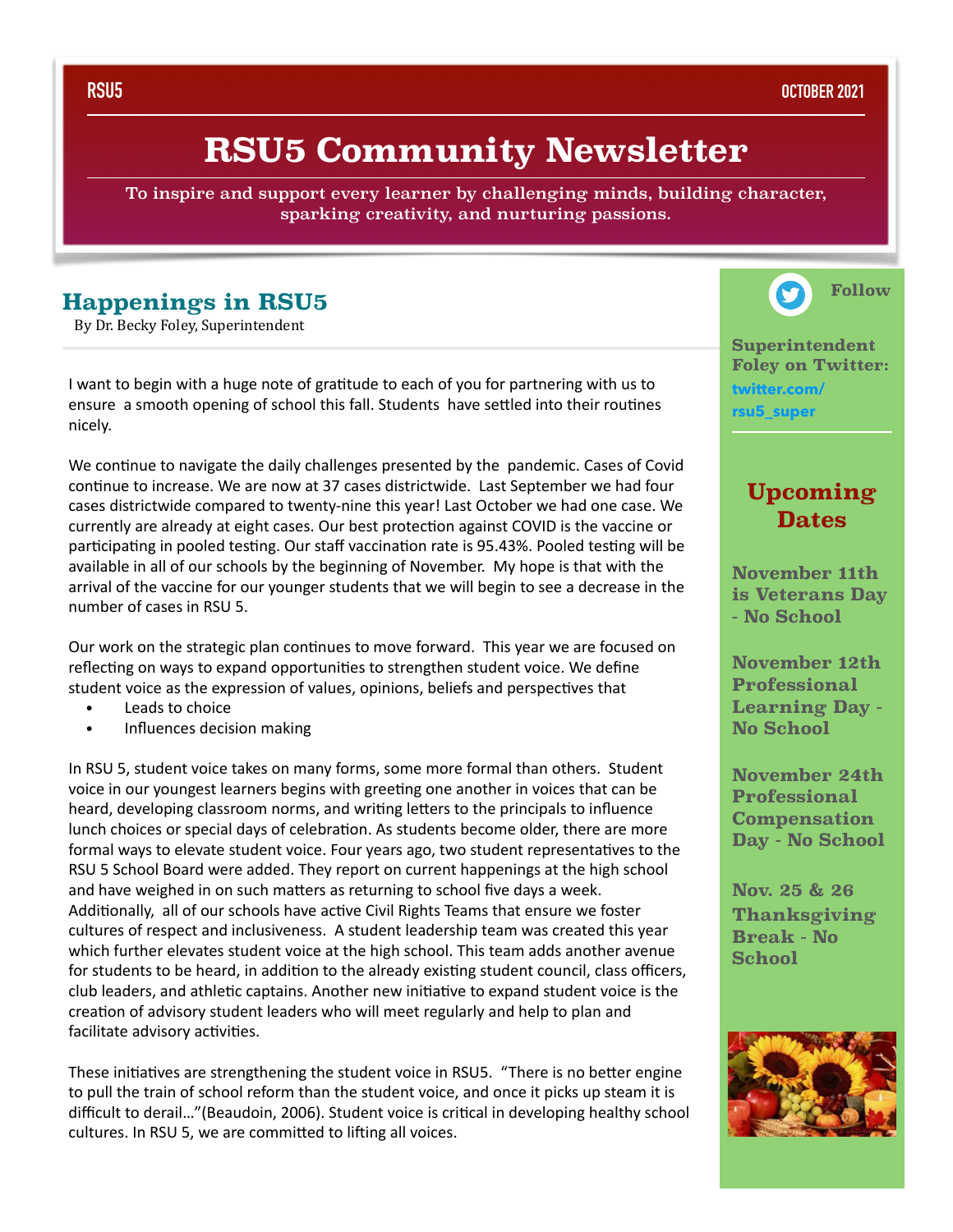#### *Immunizations*

As you may remember, there has been a recent change in legislation regarding vaccines. The new law took effect on September 1, 2021 that removed both philosophical and religious exemptions from immunization requirements. Students will not be permitted to attend school without evidence of immunization or proof of immunity against disease. We also received news recently that there are two additional rules that we must follow:

- We can no longer accept letters of exemption from a naturopathic physician;
- All exemptions must be from doctors that are licensed to practice medicine in the State of Maine.

#### **Freeport High School Scholarship Foundation**

Last spring Freeport High School Scholarship Foundation was created. The Foundation's goal is to raise money in order to provide scholarships to Freeport High School students annually. The scholarships will also provide mentoring to students during their post-secondary years. Recipients must have strong potential, demonstrate significant engagement in their communities, and be in need of financial assistance in order to go on to higher education.

The Foundation's scholarships are unique in RSU5, both in the size of the awards and allowing eligibility to 11th graders to help incentivize their post-graduation plans. Two scholarships, in the amount of \$5,000 per year for up to four years, were awarded this past spring - one to a graduating senior and one to a junior at Freeport High School. John Paterson, President of the Foundation said, "Our long term goal for the Foundation is to raise \$2,000,000 so that we can extend our impact to more students." The scholarship fund currently has almost \$800,000! To learn more about the Foundation, visit the website at www.fhsscholarships.org. As you consider organizations for charitable giving this season, we hope you will think about donating to the Freeport High School Scholarship Foundation. These scholarships have the potential to alter the course of students' lives and create ripples of positive change throughout our community.

#### *Q & A*

This year, we will hold our question and answer periods virtually throughout the year. In the past, we have held sessions in each of the three communities primarily during budget season. We feel this change in format will allow for more input on a variety of topics throughout the year. Please join us for our first community question and answer period on November 1st from  $6:00 - 7:00$  pm. We would love to hear your latest thoughts on how the school year is going or any other topic of interest to you. Hope to see you there!

Join Zoom Meeting https://networkmaine.zoom.us/j/87451668608 Webinar ID: 874 5166 8608 Join by Telephone: +1 646 876 9923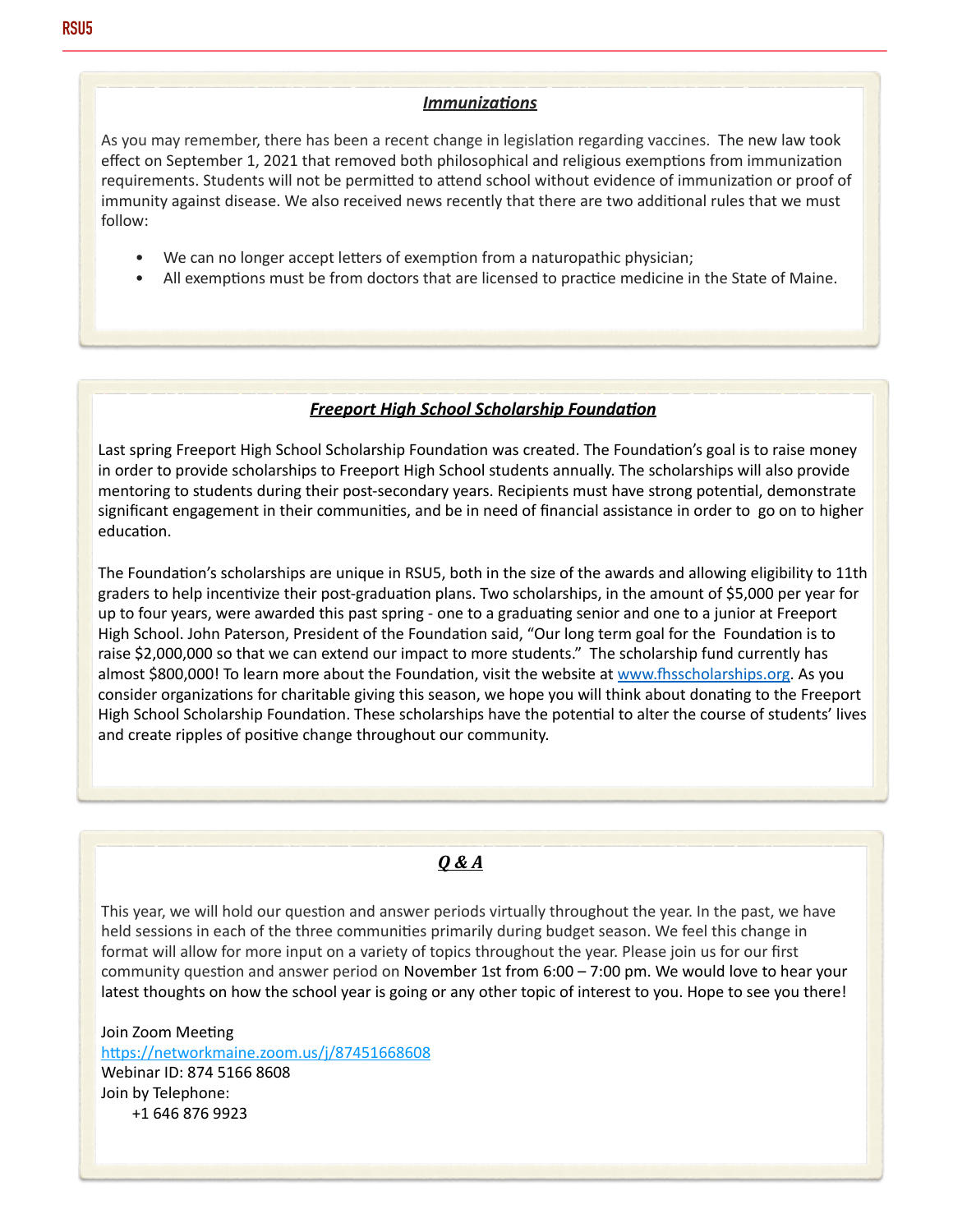## **Curriculum Updates**

By Cynthia Alexander, Assistant Superintendent of Curriculum, Instruction and Assessment

#### **Addressing Anxiety in Students**

Anxiety in our youth and adults has existed for a long time. We all know of a colleague, friend or family member that has suffered from anxiety at some time in their lives. In the early spring of 2020, this didn't get any better. COVID-19 and its impact on schools and social situations increased our awareness of anxieties related to food insecurities, lack of face to face interactions, virtual learning, and cancellations of sporting, arts, and family events.

Lynn Lyons, a Licensed Clinical Social Worker, who is well known for her work specializing in anxiety, helped the families and staff members of RSU5 have a better understanding of how our bodies react to worries and how we can manage anxiety with concrete strategies. On the evening of Oct. 6, Lynn presented a two hour session, *Managing Mental Health During Uncertain Times*, that was open to all families and community members in the RSU. A recording of this session was made available online for two weeks. If you were not able to view the event, Lynn has a podcast at: Flusterclux.com and her website is lynnlyons.com. Two days later, Lynn Lyons delivered a full day presentation, *Managing and Preventing Anxiety and Depression in the Classroom to educators.* 

So often we get trapped in the specific content of the anxiety rather than the process. This leads us into "doing the disorder." One statement that Lynn says we should never say to children is, "As long as you do your best." For perfectionists, your best is never done. This often leads to late work for perfectionists. The second comment to avoid is, "What's the worst that could happen?" This question makes them think in catastrophic terms. Both are examples of doing the disorder and making the anxiety worse.

Anxiety wants certainty and wants to feel safe or it wants out! Lynn provided us with concrete ways to incorporate emotional management into daily learning. We learned that we need to help children normalize the discomfort of worry and prepare them for the uncertainties of life and not to avoid them. We all have situational worries. Examples may be speaking or performing in front of a group or taking a test. This requires flexibility and the ability to problem solve. 

If you have more interest in this topic, please check out lynnlyons.com. Her website provides links to her podcasts that provide strategies for managing anxiety.

## **Special Education Updates**

By Bonnie Violette, Director of Instructional Support

### **Celebration of Reading**

Let's celebrate our students who are learning to read! It's not as easy as it appears. The cognitive brain has to integrate phonological, orthographic, meaning, and context processing systems. What does that mean? Phonological processing is the production of speech sounds in words; meaning is word retrieval, context is attaching words to background knowledge, and orthography is the printed word (Seidenberg, 2013). It all has to do with learning sounds, meaning, context, and print. Sounds simple, doesn't it?

Explicit instruction is required for students to assimilate all four systems. Teachers in RSU5's elementary grades are teaching these systems to our younger students. They are aligning instructional practice to the science of reading. Most recently, reading researchers debated how best to publicize reading research in a usable, manageable format that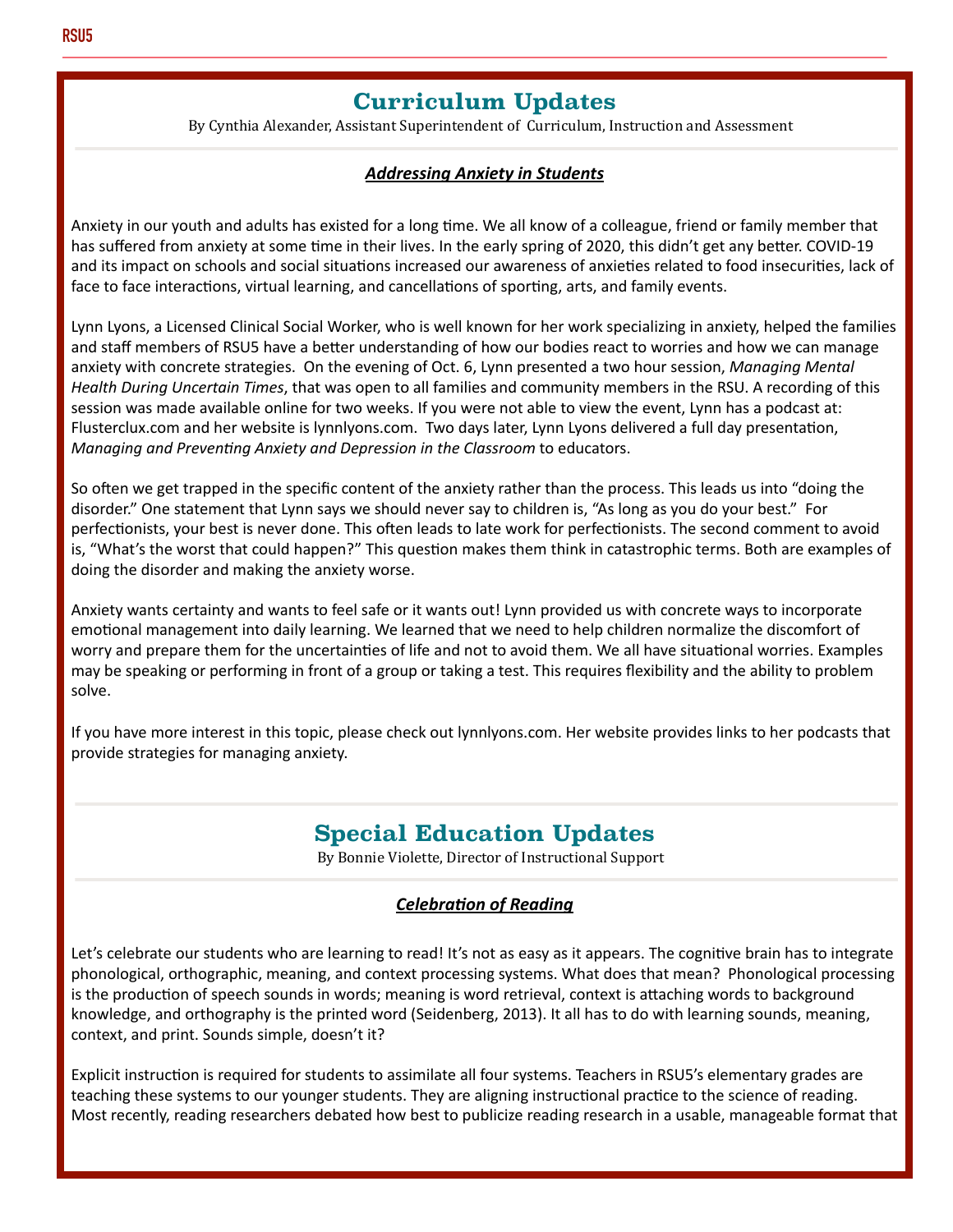teachers could easily utilize (Seidenberg, 2013 ). Some states are offering professional development through university teacher training programs, others are offering workshops, conferences, and in-service sessions through professional organizations. RSU5 teachers are reading the research and implementing strategies to hone and perfect delivery of reading instruction. This will benefit all students! Over time this means that up to 80% of students will learn to read within the general education curriculum.

As we celebrate National Dyslexia Awareness in October, RSU5 teachers have begun administering universal screening to all students in kindergarten through third grade. Students who need a more structured, intensive reading approach are identified early and receive targeted interventions through a multi-tiered system of support (formerly response to intervention) at each school. Students identified through this systematic approach will receive the reading instruction needed in all four systems described above. Some of these students may have dyslexia, a "brain-based type of learning disability that specifically impairs a person's ability to read" (National Institute of Neurological Disorders and Strokes, 2013). Learning to read will be more difficult; however with structured, intensive reading instruction, students will improve and become effective readers.

Even though students with dyslexia may have difficulty learning to read, remember that they are highly intelligent, creative, and can compensate for their reading disabilities. They will become successful adults! Some famous people with dyslexia include filmmaker Steven Spielberg, musician John Lennon, artist Leonardo DaVinci, Apple founder Steve Jobs, and space scientist Dr. Maggie Aderin-Pocock. Our students with dyslexia will influence and change the world because committed teachers provided them with structured, explicit reading instruction.

This article is a testament to our teachers who have embraced the science of reading and are conscientiously following the research to provide integrated reading instruction to all students, and more intensive instruction to some. We are fortunate that all of our students will meet adulthood head-on with the skills they need to inspire others.